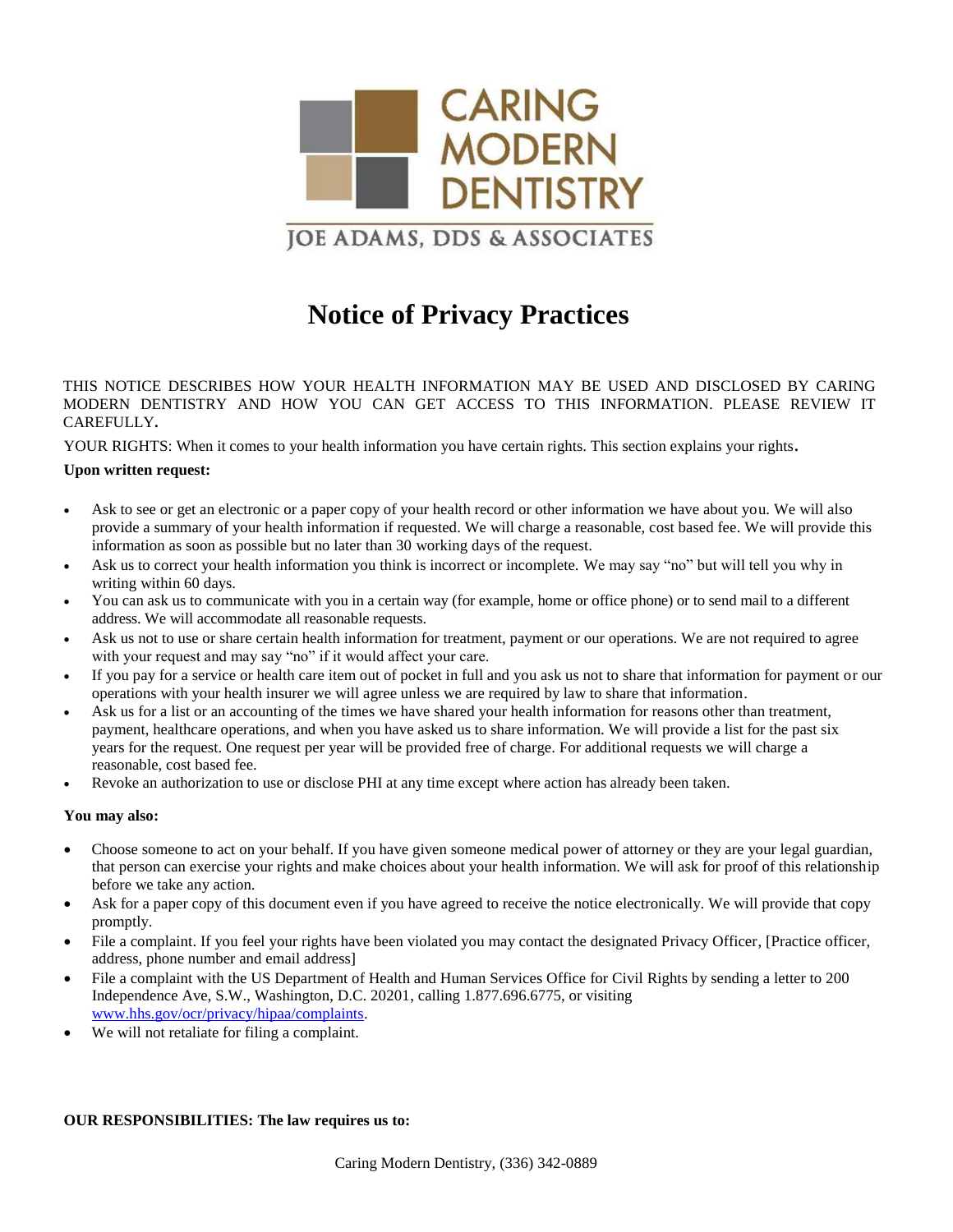- Maintain the privacy and security of your protected health information.
- Notify you promptly if a breach occurs that may compromise the privacy or security of your information.
- Follow the duties and privacy practices described in this notice and give you a copy of it.
- Not to use or share you information other what is described in this notice unless you tell us we can in writing. If you tell us we can and then change your mind, just let us know in writing you have changed your mind.

### **YOUR CHOICES - For certain health information, you can tell us your choices about what we share. If you have a clear preference for how we share your information in situations described below, talk to us.**

 In these cases you have both the right and the choice to tell us to: share information with your family, close friends, or others involved in your care and share information in a disaster relief situation.

If you are not able to tell us your preference, for example if you are unconscious, we may go ahead and share your information if we believe it is in your best interest. We may also share your information when needed to lessen a serious and imminent threat to health or safety.

- In these cases we never share your information unless you give us written permission:
	- Marketing purposes
	- Sale of your information
	- Most sharing of psychotherapy notes
	- In the case of fundraising, we may contact you for fundraising efforts, but you can tell us not to contact you again.

#### **OUR USES AND DISCLOSURE – We typically use or share your health information in the following ways:**

**Treatment:** We can use your health information and share it with other professionals who are treating you. Example: we may share your health information to an outside doctor for referral. We will also provide your health care providers with copies of various reports to assist them in your treatment.

**Payment:** We can use or share your health information to bill and get payment from health plans or other entities. Example: we give information about you to your health insurance plan so it will pay for your healthcare.

**Health Care Operations:** We can use and share your health information to run our practice, improve your care, and contact you when necessary. Example: we use health information about you to manage your treatment and services.

**Other ways we can use or share your health information** – We are allowed or required to share your information in other ways – usually in ways that contribute to the public good, such as public health and research. We have to meet many conditions in the law before we can share your information for these purposes.

- **Help with public health and safety issues:** We can share health information about you for certain situations such as: preventing disease, helping with product recalls, reporting adverse reactions to medication, reporting suspected abuse, neglect, or domestic violence, and preventing or reducing a serious threat to anyone's health and safety.
- **Comply with the law**: We will share information about you if state or federal laws require it, including with the Department of Health and Human Services if it wants to see if we are complying with federal privacy law.
- **Respond to organ and tissue donation requests:** We will share health information about you with organ procurement organizations.
- **Work with a medical examiner or funeral director:** We can share health information with a coroner, medical examiner, or funeral director when you die.
- **Address workers' compensation, law enforcement, and other government requests:**
	- For workers' compensation claims
	- For law enforcement purposes or with a law enforcement official
	- With health oversight agencies for activities authorized by law
	- For special government functions such as military, national security, and presidential protective services
- **Respond to lawsuits and legal actions:** We can share your health information to respond to a court or administrative order, or in response to a subpoena.
- **Research:** We can use or share your information for health research.

**CHANGES TO THIS NOTICE -** We can change the terms of this notice, and the changes will apply to all information we have about